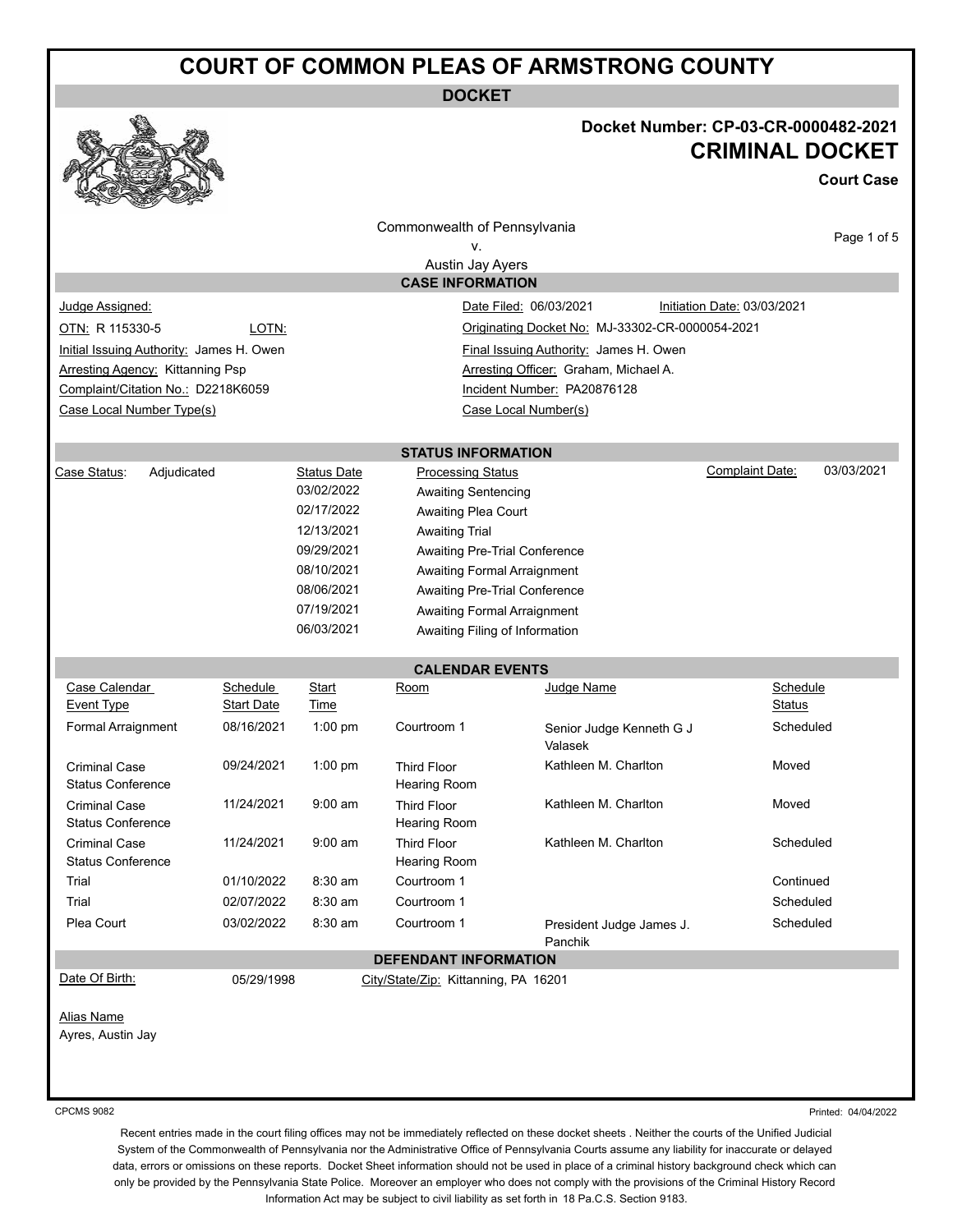|                                      |                                                 |                |            |                           | <b>COURT OF COMMON PLEAS OF ARMSTRONG COUNTY</b>   |                                   |                            |                   |                                                                                     |
|--------------------------------------|-------------------------------------------------|----------------|------------|---------------------------|----------------------------------------------------|-----------------------------------|----------------------------|-------------------|-------------------------------------------------------------------------------------|
|                                      |                                                 |                |            |                           | <b>DOCKET</b>                                      |                                   |                            |                   |                                                                                     |
|                                      |                                                 |                |            |                           |                                                    |                                   |                            |                   | Docket Number: CP-03-CR-0000482-2021<br><b>CRIMINAL DOCKET</b><br><b>Court Case</b> |
|                                      |                                                 |                |            |                           | Commonwealth of Pennsylvania<br>۷.                 |                                   |                            |                   | Page 2 of 5                                                                         |
|                                      |                                                 |                |            |                           | Austin Jay Ayers                                   |                                   |                            |                   |                                                                                     |
|                                      |                                                 |                |            |                           | <b>CASE PARTICIPANTS</b>                           |                                   |                            |                   |                                                                                     |
| <b>Participant Type</b><br>Defendant |                                                 |                |            | Name<br>Ayers, Austin Jay |                                                    |                                   |                            |                   |                                                                                     |
|                                      |                                                 |                |            |                           |                                                    |                                   |                            |                   |                                                                                     |
|                                      |                                                 |                |            |                           | <b>BAIL INFORMATION</b>                            |                                   |                            |                   |                                                                                     |
| Ayers, Austin Jay                    |                                                 |                |            |                           |                                                    |                                   |                            |                   | <b>Nebbia Status: None</b>                                                          |
| <b>Bail Action</b>                   |                                                 | Date           |            | <b>Bail Type</b>          | Percentage                                         | Amount                            |                            |                   |                                                                                     |
|                                      |                                                 |                |            |                           |                                                    |                                   | <b>Bail Posting Status</b> |                   | <b>Posting Date</b>                                                                 |
| Set                                  |                                                 |                | 03/03/2021 | Unsecured                 |                                                    | \$10,000.00                       |                            |                   |                                                                                     |
|                                      |                                                 |                |            |                           |                                                    |                                   | Posted                     |                   | 03/03/2021                                                                          |
| <b>CHARGES</b>                       |                                                 |                |            |                           |                                                    |                                   |                            |                   |                                                                                     |
| Seq.                                 | Orig Seq.                                       | Grade          | Statute    |                           | <b>Statute Description</b>                         |                                   | Offense Dt.                |                   | OTN                                                                                 |
| 1                                    | $\mathbf 1$                                     | F <sub>3</sub> |            | 18 § 3921 §§ A            | Theft By Unlaw Taking-Movable Prop                 |                                   | 06/26/2020                 |                   | R 115330-5                                                                          |
| 2                                    | $\overline{2}$                                  | F3             |            | 18 § 3927 §§ A            | Theft By Fail To Make Reg Disp Funds               |                                   | 06/26/2020                 |                   | R 115330-5                                                                          |
| 3                                    | 3                                               | M <sub>2</sub> | 18 § 4912  |                           | Impersonating A Public Servant                     |                                   | 06/26/2020                 |                   | R 115330-5                                                                          |
| 4                                    | 4                                               | M <sub>2</sub> | 18 § 4912  |                           | Impersonating A Public Servant                     |                                   | 06/26/2020                 |                   | R 115330-5                                                                          |
| 5                                    | 5                                               | S              |            | 75 § 3714 §§ A            | <b>Careless Driving</b>                            |                                   | 06/26/2020                 |                   | R 115330-5                                                                          |
| 6                                    | 6                                               | S              |            | 75 § 3736 §§ A            | <b>Reckless Driving</b>                            |                                   | 06/26/2020                 |                   | R 115330-5                                                                          |
| 7                                    | $\overline{7}$                                  | S              |            | 75 § 4572 §§ C            | Improp Lights                                      |                                   | 06/26/2020                 |                   | R 115330-5                                                                          |
|                                      |                                                 |                |            |                           | <b>DISPOSITION SENTENCING/PENALTIES</b>            |                                   |                            |                   |                                                                                     |
| <b>Disposition</b>                   |                                                 |                |            |                           |                                                    |                                   |                            |                   |                                                                                     |
| Case Event                           |                                                 |                |            |                           | <b>Disposition Date</b>                            |                                   | <b>Final Disposition</b>   |                   |                                                                                     |
|                                      | Sequence/Description<br><b>Sentencing Judge</b> |                |            |                           | <b>Offense Disposition</b><br><b>Sentence Date</b> |                                   | Grade                      | Section           | <b>Credit For Time Served</b>                                                       |
|                                      | Sentence/Diversion Program Type                 |                |            |                           |                                                    | Incarceration/Diversionary Period |                            | <b>Start Date</b> |                                                                                     |
|                                      | <b>Sentence Conditions</b>                      |                |            |                           |                                                    |                                   |                            |                   |                                                                                     |
|                                      | <b>Waived for Court (Lower Court)</b>           |                |            | Defendant Was Present     |                                                    |                                   |                            |                   |                                                                                     |
|                                      | Lower Court Disposition                         |                |            |                           | 06/02/2021                                         |                                   | Not Final                  |                   |                                                                                     |
|                                      | 1 / Theft By Unlaw Taking-Movable Prop          |                |            |                           | Waived for Court (Lower Court)                     |                                   | F <sub>3</sub>             |                   | 18 § 3921 §§ A                                                                      |
|                                      | 2 / Theft By Fail To Make Req Disp Funds        |                |            |                           | Waived for Court (Lower Court)                     |                                   | F <sub>3</sub>             |                   | 18 § 3927 §§ A                                                                      |
|                                      | 3 / Impersonating A Public Servant              |                |            |                           | Waived for Court (Lower Court)                     |                                   | M <sub>2</sub>             | 18 § 4912         |                                                                                     |
|                                      | 4 / Impersonating A Public Servant              |                |            |                           | Waived for Court (Lower Court)                     |                                   | M <sub>2</sub>             | 18 § 4912         |                                                                                     |
|                                      | 5 / Careless Driving                            |                |            |                           | Waived for Court (Lower Court)                     |                                   | S<br>75 § 3714 §§ A        |                   |                                                                                     |
|                                      | 6 / Reckless Driving                            |                |            |                           | Waived for Court (Lower Court)                     |                                   | S                          |                   | 75 § 3736 §§ A                                                                      |
|                                      | 7 / Improp Lights                               |                |            |                           | Waived for Court (Lower Court)                     |                                   | S                          |                   | 75 § 4572 §§ C                                                                      |
| <b>Guilty Plea</b>                   |                                                 |                |            |                           |                                                    |                                   |                            |                   |                                                                                     |

Plea Court **Plea Court Plea Court Plea Court Plea Court Final Disposition** 1 / Theft By Unlaw Taking-Movable Prop Nation Court (Lower Court (Lower Court) F3 18 § 3921 §§ A

Printed: 04/04/2022

CPCMS 9082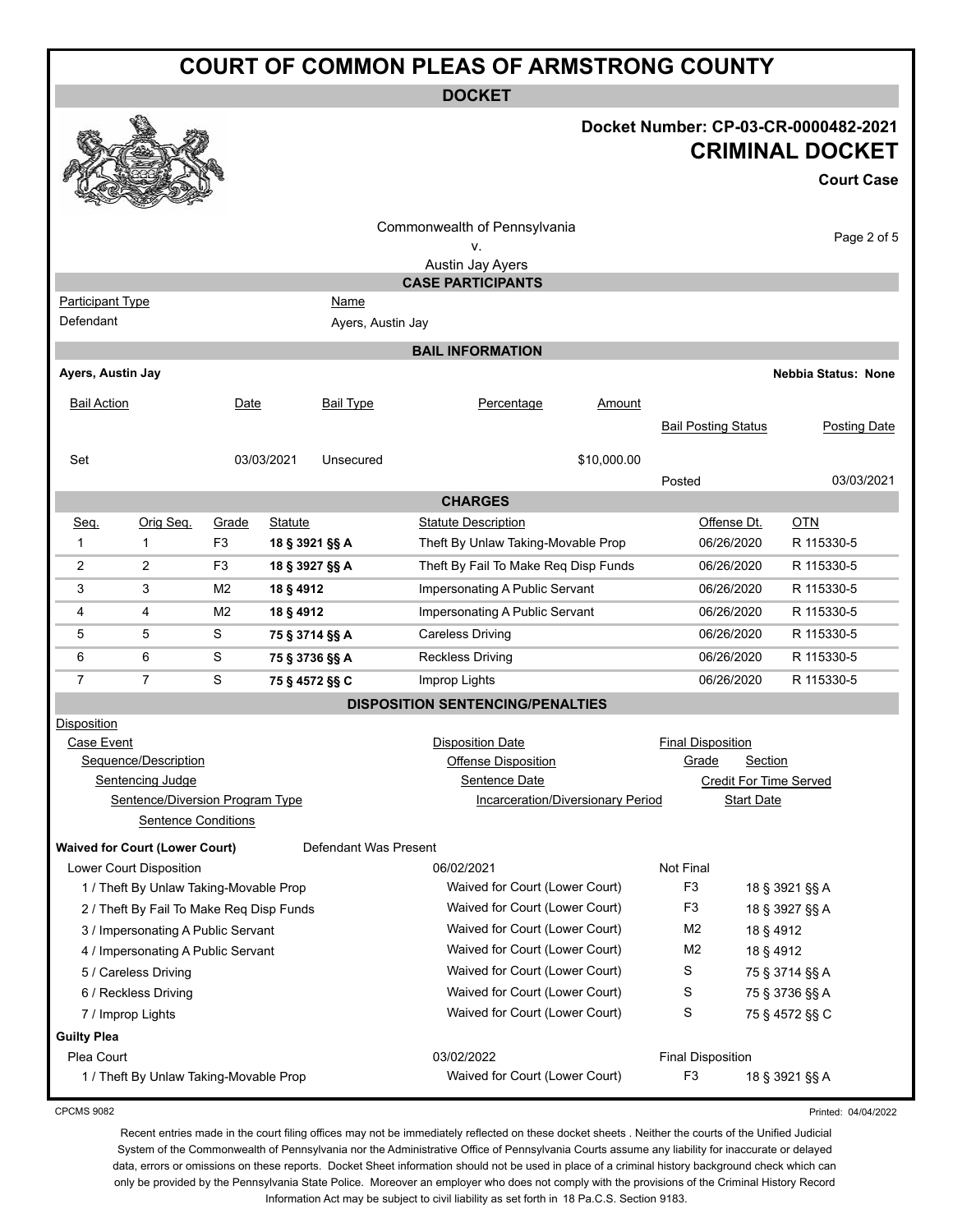# **COURT OF COMMON PLEAS OF ARMSTRONG COUNTY**

**DOCKET**

#### **Docket Number: CP-03-CR-0000482-2021 CRIMINAL DOCKET**

**Court Case**

Page 3 of 5

Commonwealth of Pennsylvania

#### v.

Austin Jay Ayers **DISPOSITION SENTENCING/PENALTIES**

| <b>Disposition</b>                 |                                          |                                                                                                      |                                   |                          |  |
|------------------------------------|------------------------------------------|------------------------------------------------------------------------------------------------------|-----------------------------------|--------------------------|--|
| Case Event                         |                                          | <b>Disposition Date</b>                                                                              |                                   | <b>Final Disposition</b> |  |
| Sequence/Description               |                                          | Offense Disposition                                                                                  | Grade                             | Section                  |  |
| Sentencing Judge                   |                                          | <b>Sentence Date</b>                                                                                 |                                   | Credit For Time Served   |  |
|                                    | Sentence/Diversion Program Type          | Incarceration/Diversionary Period                                                                    |                                   | <b>Start Date</b>        |  |
|                                    | <b>Sentence Conditions</b>               |                                                                                                      |                                   |                          |  |
|                                    | 2 / Theft By Fail To Make Reg Disp Funds | Waived for Court (Lower Court)                                                                       | F <sub>3</sub>                    | 18 § 3927 §§ A           |  |
| 3 / Impersonating A Public Servant |                                          | <b>Guilty Plea</b>                                                                                   | M <sub>2</sub>                    | 18 § 4912                |  |
| 4 / Impersonating A Public Servant |                                          | Waived for Court (Lower Court)                                                                       | M <sub>2</sub>                    | 18 § 4912                |  |
| 5 / Careless Driving               |                                          | Waived for Court (Lower Court)                                                                       | S                                 | 75 § 3714 §§ A           |  |
| 6 / Reckless Driving               |                                          | Waived for Court (Lower Court)                                                                       | S                                 | 75 § 3736 §§ A           |  |
| 7 / Improp Lights                  |                                          | Waived for Court (Lower Court)                                                                       | S                                 | 75 § 4572 §§ C           |  |
| <b>COMMONWEALTH INFORMATION</b>    |                                          | <b>ATTORNEY INFORMATION</b>                                                                          |                                   |                          |  |
| Name:                              | Armstrong County District Attorney's     | Name:                                                                                                | Sean Thomas Logue                 |                          |  |
| Office                             |                                          | Private                                                                                              |                                   |                          |  |
|                                    | Prosecutor                               | Supreme Court No:                                                                                    | 208221                            |                          |  |
| Supreme Court No:                  |                                          | Rep. Status:                                                                                         | Active                            |                          |  |
| Phone Number(s):                   |                                          | Phone Number(s):                                                                                     |                                   |                          |  |
| 724-548-3240<br>Address:           | (Phone)                                  | 412-389-0805                                                                                         | (Phone)                           |                          |  |
|                                    | Armstrong County Courthouse, 3rd Floor   | 844-748-8984                                                                                         | (Office)                          |                          |  |
| <b>Room 323</b>                    |                                          | Address:                                                                                             |                                   |                          |  |
| <b>Market Street</b>               |                                          | Sean Logue Pllc<br>27 W Main St                                                                      |                                   |                          |  |
| Kittanning, PA 16201               |                                          | Carnegie, PA 15106-2427                                                                              |                                   |                          |  |
|                                    |                                          | Representing: Ayers, Austin Jay                                                                      |                                   |                          |  |
|                                    |                                          |                                                                                                      |                                   |                          |  |
|                                    |                                          | <b>ENTRIES</b>                                                                                       |                                   |                          |  |
| Sequence Number                    | <b>CP Filed Date</b>                     | Document Date                                                                                        | Filed By                          |                          |  |
|                                    | 03/03/2021                               |                                                                                                      | Ayers, Austin Jay                 |                          |  |
| Bail Posted - Ayers, Austin Jay    |                                          |                                                                                                      |                                   |                          |  |
|                                    | 03/03/2021                               |                                                                                                      | Owen, James H.                    |                          |  |
| Bail Set - Ayers, Austin Jay       |                                          |                                                                                                      |                                   |                          |  |
|                                    | 06/03/2021                               |                                                                                                      | Court of Common Pleas - Armstrong |                          |  |
|                                    |                                          |                                                                                                      | County                            |                          |  |
|                                    |                                          | Criminal Complaint, Affidavit of Probable Cause, Waiver of Preliminary Hearing and Docket Transcript |                                   |                          |  |

CPCMS 9082

Printed: 04/04/2022

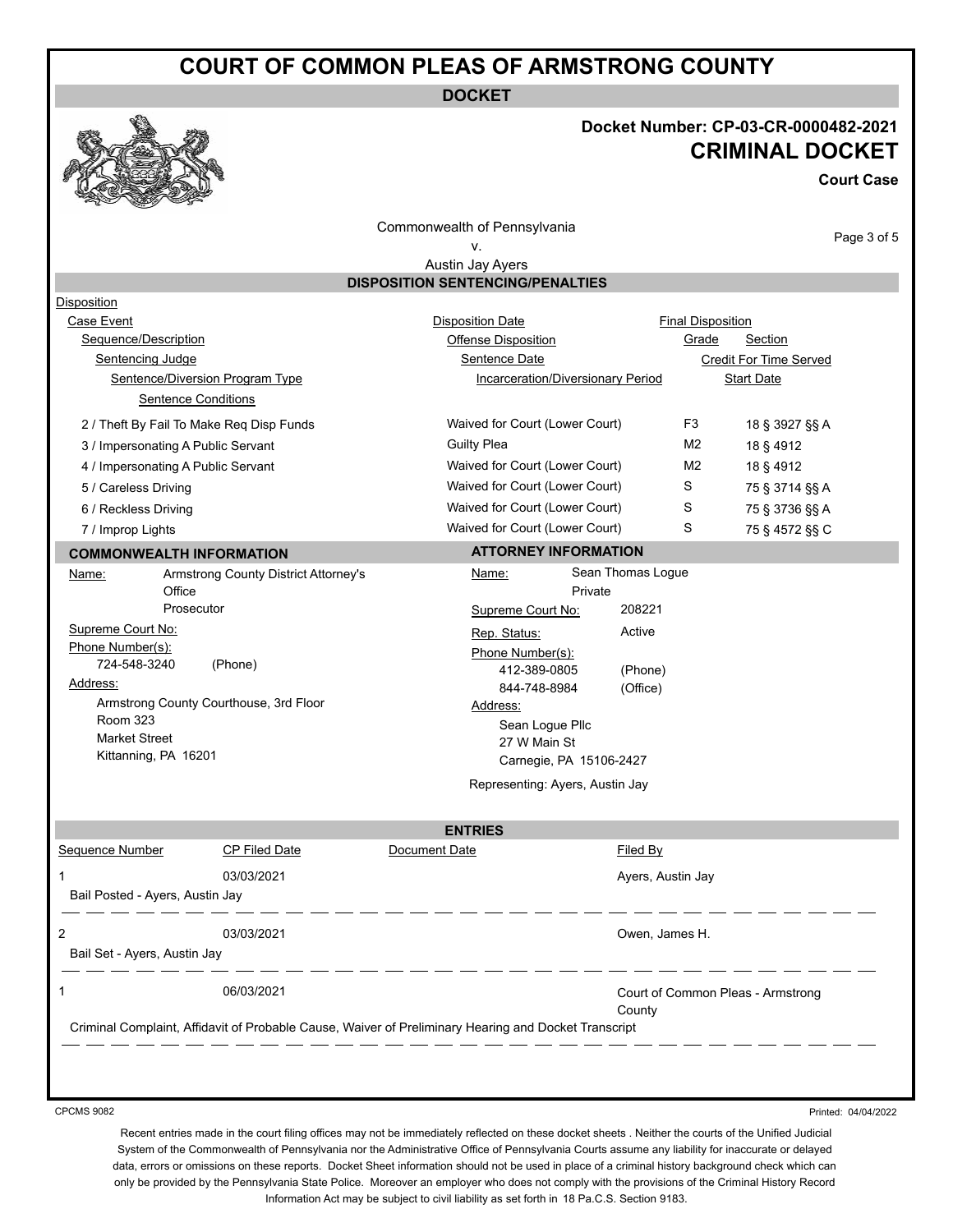|                                             |                                                                 | <b>COURT OF COMMON PLEAS OF ARMSTRONG COUNTY</b>       |                                                                                     |
|---------------------------------------------|-----------------------------------------------------------------|--------------------------------------------------------|-------------------------------------------------------------------------------------|
|                                             |                                                                 | <b>DOCKET</b>                                          |                                                                                     |
|                                             |                                                                 |                                                        | Docket Number: CP-03-CR-0000482-2021<br><b>CRIMINAL DOCKET</b><br><b>Court Case</b> |
|                                             |                                                                 | Commonwealth of Pennsylvania<br>ν.<br>Austin Jay Ayers | Page 4 of 5                                                                         |
|                                             |                                                                 | <b>ENTRIES</b>                                         |                                                                                     |
| Sequence Number                             | <b>CP Filed Date</b>                                            | Document Date                                          | Filed By                                                                            |
| 1<br>Notice of Formal Arraignment filed.    | 07/21/2021                                                      |                                                        | Court of Common Pleas - Armstrong<br>County                                         |
|                                             |                                                                 |                                                        |                                                                                     |
| 1                                           | 08/06/2021<br>Waiver of Appearance at Formal Arraignment filed. |                                                        | Logue, Sean Thomas                                                                  |
| 1                                           | 08/10/2021                                                      |                                                        | Armstrong County District Attorney's<br>Office                                      |
| <b>Information Filed</b>                    |                                                                 |                                                        |                                                                                     |
| 1<br>Notice of Appearance by Counsel filed. | 08/16/2021                                                      |                                                        | Logue, Sean Thomas                                                                  |
| 1                                           | 08/27/2021                                                      |                                                        | Court of Common Pleas - Armstrong<br>County                                         |
|                                             | Notice of Criminal Case Status Conference filed.                |                                                        |                                                                                     |
| $\overline{2}$                              | 10/25/2021                                                      |                                                        | Court of Common Pleas - Armstrong<br>County                                         |
|                                             | Notice of Criminal Case Status Conference filed.                |                                                        |                                                                                     |
|                                             | 12/13/2021                                                      |                                                        | Court of Common Pleas - Armstrong<br>County                                         |
| Notice of Trial filed.                      |                                                                 |                                                        |                                                                                     |
| Unopposed Motion For Continuance filed.     | 12/20/2021                                                      |                                                        | Logue, Sean Thomas                                                                  |
| 1                                           | 01/11/2022                                                      |                                                        | Court of Common Pleas - Armstrong<br>County                                         |
| Notice of Trial filed.                      |                                                                 |                                                        |                                                                                     |
|                                             | 02/18/2022                                                      |                                                        | Court of Common Pleas - Armstrong<br>County                                         |
| Notice of Plea Court filed.                 |                                                                 |                                                        |                                                                                     |
| <b>Guilty Plea Questionnaire</b>            | 03/02/2022                                                      |                                                        | Ayers, Austin Jay                                                                   |
|                                             |                                                                 |                                                        |                                                                                     |

CPCMS 9082

Printed: 04/04/2022